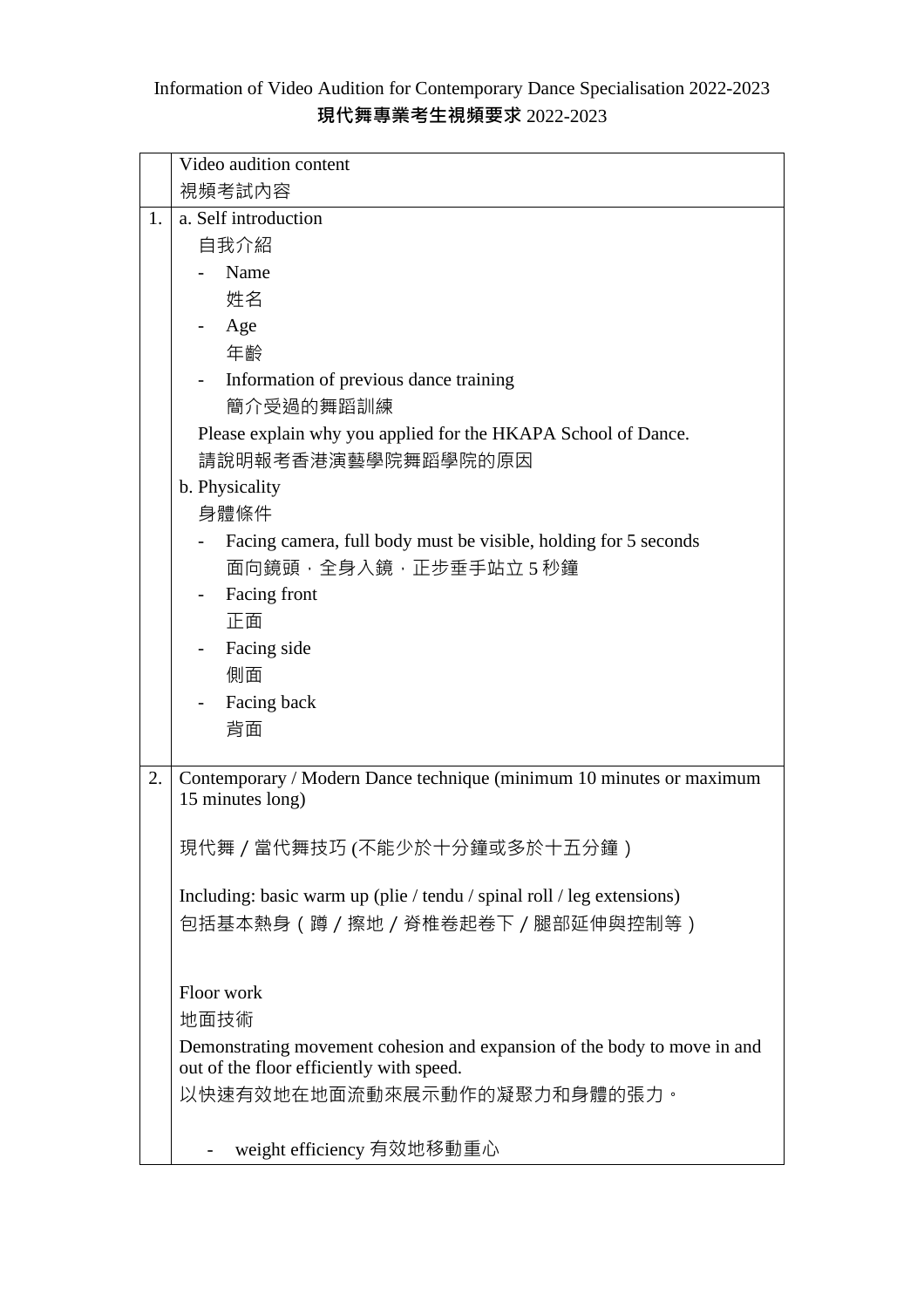|    | dynamic movement ranges 動作的力度幅度                                                                                                                                                                                                                                                                                                                              |
|----|--------------------------------------------------------------------------------------------------------------------------------------------------------------------------------------------------------------------------------------------------------------------------------------------------------------------------------------------------------------|
|    | variation on movement quality 動作質感的變化                                                                                                                                                                                                                                                                                                                        |
|    | Travelling / Jumps<br>移動及跳躍<br>Dynamic range of movement across the space including variations on jumps.<br>在空間流動的動作展示,包括不同的跳躍動作。                                                                                                                                                                                                                            |
|    | a range of movement flow 一系列的流動動作<br>use of levels 運用高低的改變<br>big/small jumps that should demonstrate an ability to fully stretch legs<br>in the air 做大小跳時能夠展示在空中延伸雙腿的能力<br>artistic quality within the movement 展現動作中的藝術性                                                                                                                                   |
| 3. | Repertory 劇目                                                                                                                                                                                                                                                                                                                                                 |
|    | Please choose from one of the two options: Repertory, learnt or self created<br>contemporary dance solo OR free movement improvisation incorporating the 3<br>tasks given. 請在以下選擇一或者二: 劇目, 曾經學過的劇目或者自我創作<br>的一段當代舞獨舞,或者 沒有動作風格限制的即興表演,但要包含三個<br>主題。                                                                                                          |
|    | 1. Learnt or self created contemporary dance solo 曾經學過的劇目或者<br>自我創作的當代舞獨舞                                                                                                                                                                                                                                                                                    |
|    | Perform a learnt solo/variation or self created contemporary dance solo which<br>should demonstrate a high standard of artistic quality/expression, dynamic<br>range, musicality and a strong sense of performative presence (minimum<br>1 minute or maximum 3 minutes long) 表演一段曾經學過的獨舞或者自我創<br>作的當代舞能夠呈現高水平的藝術性/表現力,動態的幅度,音樂感和強<br>烈的舞臺存在感 (不能少於一分鐘或多於三分鐘) |
|    | 2. Free movement improvisation 沒有動作風格限制的即興表演                                                                                                                                                                                                                                                                                                                 |
|    | Free movement improvisation should be spontaneous to display a range of<br>dynamics and movement qualities (minimum 1 minute or maximum 3 minutes<br>long). The free movement improvisation should incorporate the following<br>elements: 沒有動作限制的即興表演應該是通過展示一系列不同質感和力<br>度的動作而自然產生的 (不能少於一分鐘或多於三分鐘) 。即興表演應<br>該包含以下元素:                                       |